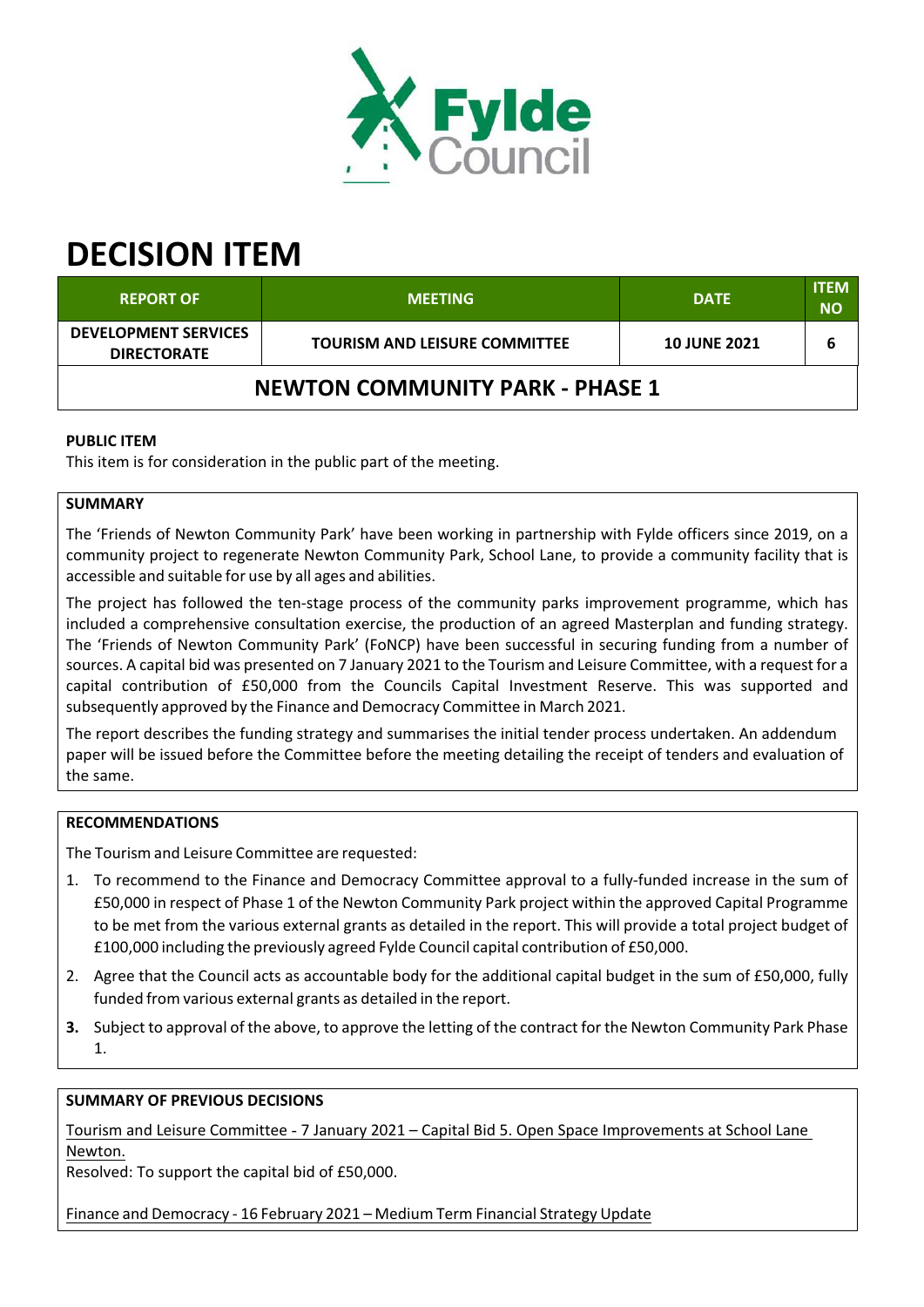Resolved: The budget proposals and changes to Reserves and Balances as set out in Appendices F & H, to include approval that the Council will act as the accountable body for any of the new capital schemes (as indicated) in Appendix F.

Council meeting ‐ 4 March 2021 – Medium Term Financial Strategy Update

Resolved: The budget proposals and changes to Reserves and Balances as set out in Appendices F & H, to include approval that the Council will act as the accountable body for any of the new capital schemes (as indicated) in Appendix F.

| <b>CORPORATE PRIORITIES</b>                              |  |  |  |
|----------------------------------------------------------|--|--|--|
| Economy $-$ To create a vibrant and healthy economy      |  |  |  |
| Environment - To deliver services customers expect       |  |  |  |
| Efficiency – By spending money in the most efficient way |  |  |  |
| Tourism – To create a great place to live and visit      |  |  |  |

# **REPORT**

- 1. The Friends of Newton Community Park (FoNCP) have been working in partnership with Fylde officers since 2019, on a community project to regenerate the existing Community Park on School Lane, Newton to provide a community facility that is accessible and suitable for use by all ages and abilities.
- 2. FoNCP are a group of like‐minded local residents and Parish Council members who are passionate in their aim to improve the existing site and recreational facilities on School Lane, Newton. The group including members of Newton and Clifton Parish Council took the opportunity to work with officersto take the project through the ten stages of the community parksimprovement programme, which are listed below:
	- Set up a supporters' group (Friends group with a constitution)
	- Apply to LCC for support officer from the Environmental Projects Team to assist with:
		- i. Comprehensive consultation exercises
		- ii. External funding grant assistance
	- Initial consultation with group, local residents and users to produce a design brief based on community need
	- Produce 3 concept drawings based on the design brief
	- Consult/ agree / produce final Masterplan
	- Cost the project up in sections(Bill of Quantities and specifications)
	- Prepare funding strategy
	- Tender and evaluation (with community)
	- Project Management
	- Open Event/ Future use /Maintenance
- 3. FoNCP have attended regular progress meetings with officers, stakeholders and the Parish Council during the past 3 years and have carried out numerous public consultation events to establish local need and requirements.
- 4. The consultation feedback was analysed and directly informed several concept designs for the site prepared by Fylde Council's Senior Landscape Development Officer.
- 5. The entire project is significant both in size and cost, therefore given the current climate, where funding is uncertain as a result of Covid-19, the decision was taken to phase the project to achieve tangible benefits for the local community. Thisreport concerns Phase 1 of the overall project.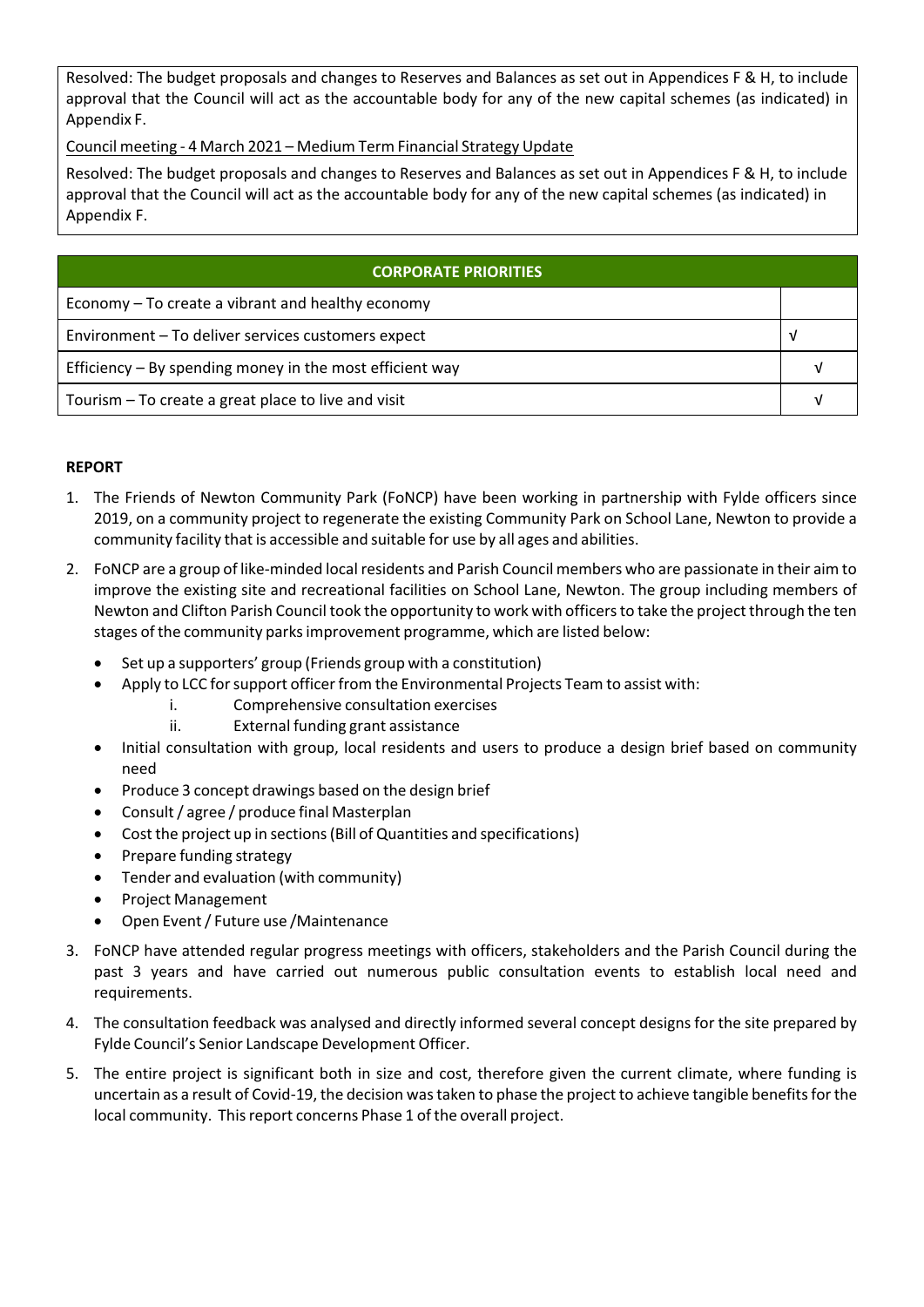PHASE 1

6. Phase 1 includes the provision of a new play area catering for 4‐12‐year olds, fencing to an existing tarmac area to create a more practical/formal MUGA. Improvements to the pedestrian entrance to create safer access. Further phases are yet to be detailed and agreed.

THE METHOD AND COST OF FINANCING THE SCHEME

- 7. In autumn 2020 the Friends group wrote to Fylde Council to request a £50,000 capital contribution towards the project. The request was presented to the Tourism and Leisure Committee and was agreed at the meeting of 7th January 2021. £50,000 is already included within the approved Capital Programme for 2020/2021 for this project.
- 8. The Friends of Newton Community Park have secured external financial contributions from Newton and Clifton Parish Council (£15,000), Lancashire Environment Fund (£30,000) and Friends of Newton Community Park (£5,000).

| <b>Source</b>                     | Amount   | <b>Status</b> |
|-----------------------------------|----------|---------------|
| <b>FBC Capital Fund</b>           | £50,000  | Secured       |
| <b>LEF</b>                        | £30,000  | Secured       |
| Newton and Clifton Parish Council | £15,000  | Secured       |
| FoNCP                             | £5,000   | Secured       |
| <b>Total budget</b>               | £100,000 |               |

## FUTURE REVENUE BUDGET IMPACT

9. The Community Park on School Lane Newton is owned by Newton with Clifton Parish Council. Any additional revenue implications linked to this proposal will be met by the Parish Council, who are fully aware of this.

## RELEVANT VALUE FOR MONEY ISSUES

10. In orderto ensure that value for money is achieved a procurement exercise has been undertaken in accordance with the Council's contract procedure rules. Selection of the successful tenderer will be on the basis that value for money is a key consideration as well asthe suitability of the new facility.

## VIABLE ALTERNATIVES

11. The project could have been procured and delivered by the Community group or Parish Council. However, professional assistance from Council Officers with specific regard to landscape design, procurement and project management proves to provide the best value for money, competent schemes and is the favoured delivery option by external funders.

## PROCUREMENT PATH (AND ANY DELEGATIONS AS REQUIRED) PHASE 1

- 12. Officers from the Capital Projects Team have led the procurement process. The tender followed the 'open tendering procedure', using the CHEST procurement portal.
- 13. The tenders that are received will be evaluated on a pass/fail budget price and 100% quality basis as detailed below.
- 14. The quality evaluation will be carried out as follows; price pass/fail with quality criteria forming 100% of the total, based on the following quality criteria:

| $\bullet$ | Site team and sub-contracting     |     | 10%  |
|-----------|-----------------------------------|-----|------|
|           | Range of equipment and play value |     | 25%  |
| $\bullet$ | Design and creativity             |     | 25%  |
| $\bullet$ | Quality management system         |     | 15%  |
|           | Method statement and programme    | 15% |      |
|           | • Health and safety               |     | 10%  |
|           | <b>TOTAL</b>                      |     | 100% |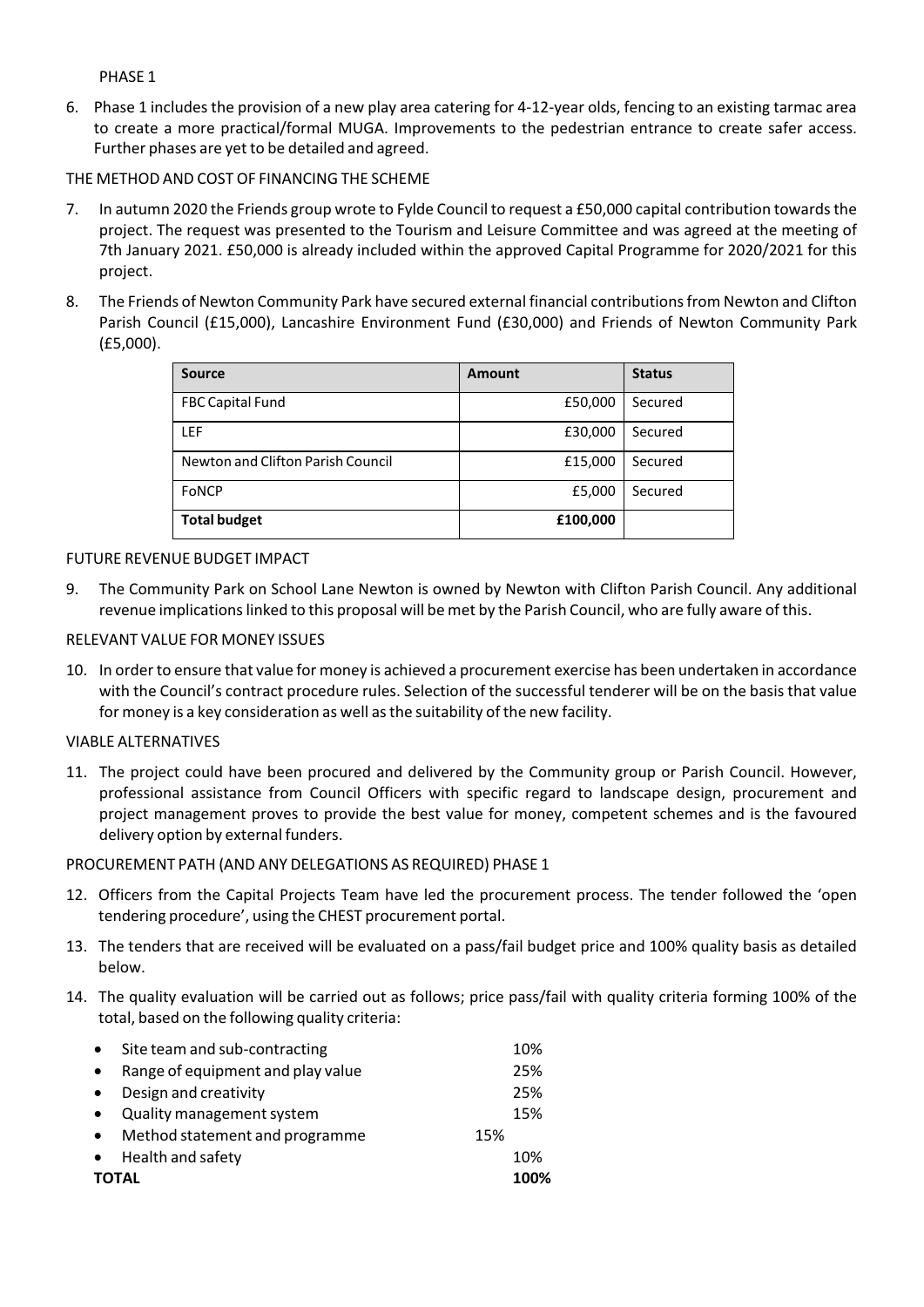15. The quality evaluation will be undertaken against the criteria listed below and the information required from the suppliers will be scored on the following basis:

## **Score Description**

- 0 The Evaluation Panel felt that none of the requirement was met or demonstrated or no response was provided.
- $1 1$  The Evaluation panel felt that a few areas (20% or less) of the requirement has been met or demonstrated.
- 2 The Evaluation panel felt that some areas (between 21% and 59%) of the requirement has been met or demonstrated.
- 3 The Evaluation panel felt that most of the requirement (60% and above) has been met or demonstrated
- 4 The Evaluation panel felt that the requirement has been fully met or demonstrated.
- 5 The Evaluation Panel felt that the supplier had exceeded this requirement.
- 16. The result of the tender evaluation exercise will be confirmed in the addendum paper to follow, with scores inputted to the below table. The evaluation panel comprises of officers from the Capital Projects Team and the Friends of Newton Community Park.

| <b>Description of Evaluation Criteria</b> | Percentage<br><b>Weighting</b> |  |  |  |
|-------------------------------------------|--------------------------------|--|--|--|
| <b>Budget</b>                             | Pass/fail                      |  |  |  |
| Site team and sub-contracting             | 10                             |  |  |  |
| Range of equipment/play value             | 25                             |  |  |  |
| Design and creativity                     | 25                             |  |  |  |
| <b>Quality Management system</b>          | 15                             |  |  |  |
| Method statement and<br>programme         | 15                             |  |  |  |
| Health & Safety                           | 10                             |  |  |  |
| <b>Total Quality Weighting</b>            | 100                            |  |  |  |
| <b>Grand Total</b>                        | 100                            |  |  |  |

# OBJECTIVES, OUTPUTS AND OUTCOMES

17. Objectives, Outputs and Outcomes:

- Achieve the ambitions of the local community;
- Provision of additional facilities for young people;
- Clean and Green "Deliver high quality parks and open spaces";
- Great Place to Live "Support and promote volunteers' effort to improve their local community".

## **CONCLUSION**

18. To be confirmed in addendum paperto follow.